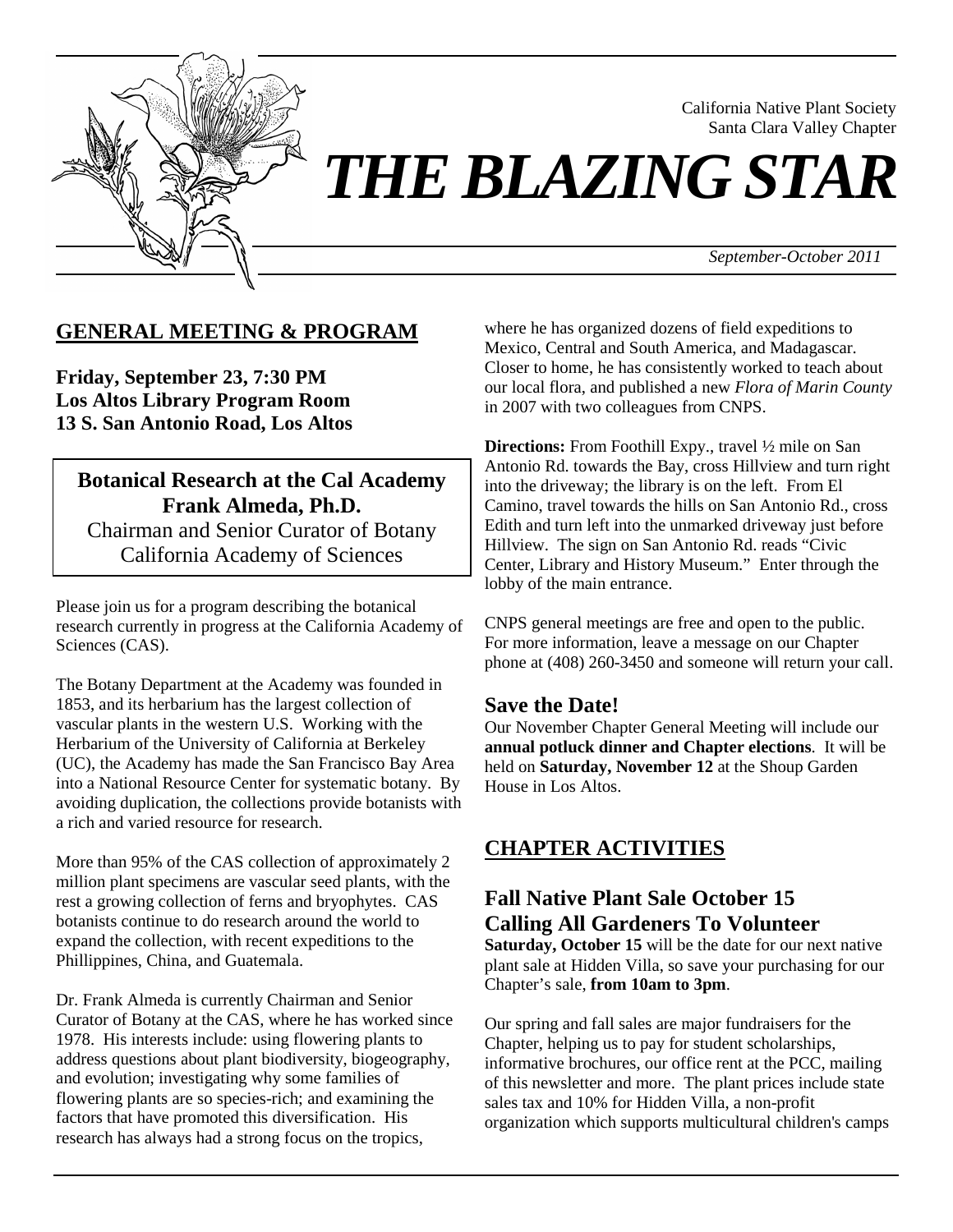as well as farm tours for schools. Hidden Villa also runs a youth hostel, the first in California, and an organic farm.

So do come and enjoy the day and buy native plants for your garden. Remember that fall is the best time for establishing plants, just before the winter rains start. Most California native plants do their growing in the winter, unlike plants from non-Mediterranean areas.

Our plant sales rely on **volunteers** to make them happen, so once again we're asking everyone who can to come and help with the sale. Most of the jobs listed below don't require expert knowledge of plants, and **you can choose to work one or two hours** or all day.

Before the sale, you can help during our **Wednesday** work sessions at the nursery from **noon to 3pm** (note the workday switch to **winter hours** starting in September).

Special nursery workdays will be held before the sale to help prepare the nursery and label plants. We'll work from **noon to 3pm** on **Wednesday through Friday, October 12, 13 and 14**.

On the day of the sale, we will need people to:

- Help set up before the sale (starting at **8am**)
- Help with parking
- Answer customers' questions about the plants and help them decide which plants to purchase
- Write up the sales tags before customers go to the cashiers to pay for their plants
- Work as cashiers
- Help customers take their purchases to their cars and bring back the wagons and carts to the nursery
- Help clean up after the sale (**3-4pm**)

The plant sales are always lots of fun to work at, and we provide **lunch** to volunteers. To sign up, please contact one of the coordinators below, depending on your interest:

#### **Horticultural consultation and miscellaneous**:

Ann Harding (408) 260-2271, Ann.Harding@att.net Ray Deutsch (650) 365-6136, ray.deutsch@yahoo.ca Jean Struthers (650) 941-2586.

#### **Writing sales tags and/or cashiering:**

Georgia Stigall (650) 941-1068, GeorgiaStigall@yahoo.com

#### **Parking (directing customers in the lot):**

Stephen Buckhout (408) 255-6233, yscottie@pacbell.net

**Directions**: Hidden Villa is located on Moody Road west of Foothill College. From Hwy. 280 in Los Altos Hills, take the Moody Road exit and head west. Two miles west of Foothill College, look for the Hidden Villa sign and driveway on the left. The parking monitors will direct you to a parking location. The Native Plant Nursery is at the greenhouse just beyond the visitor center.

When you come to the sale to purchase plants, please bring boxes or other containers in which to carry home your purchases.

## **Gardening with Natives, Sep - Oct**

Gardening with Natives (GWN), a special interest group within the Chapter, includes a mix of native landscape designers, seasoned native plant gardeners and beginners. It offers talks throughout the year which are free and open to all.

A total of four talks are scheduled during September and October throughout our Chapter area – from Cupertino and Los Altos to Milpitas and Fremont. Please spread the word far and wide to your friends, neighbors, and loved ones. For more information, visit **www.GardeningWithNatives.com.**

These programs are made possible by volunteers who help with program logistics and by cosponsoring libraries. If you would like to help organize similar programming at a library near you, contact arvind.kumar@cnps.org.

#### Tuesday, Sep 6, 7:00-8:30 p.m. **Care and Maintenance of California Native Gardens, a talk by Dee Wong**

Come learn the secrets of how to groom, prune, and rejuvenate some of the trickiest California native plants, such as manzanita and redbud. Lecturer Dee Wong will draw from her field experience and the 'must have' manual *Care & Maintenance of Southern California Native Plant Gardens* written by Bart O'Brien, Betsey Landis, and Ellen Mackey in order to show you how she guides her team of gardeners to care for and maintain beautiful native plant gardens.

Dee graduated from Foothill College with an A.S. degree in Environmental Horticulture and has a passionate interest in using sustainable landscape management practices and California native plants. Dee manages the maintenance division at The Village Gardener and is also an avid wild plant and flower photographer, hiking all over the Bay Area and learning from Mother Nature's classroom.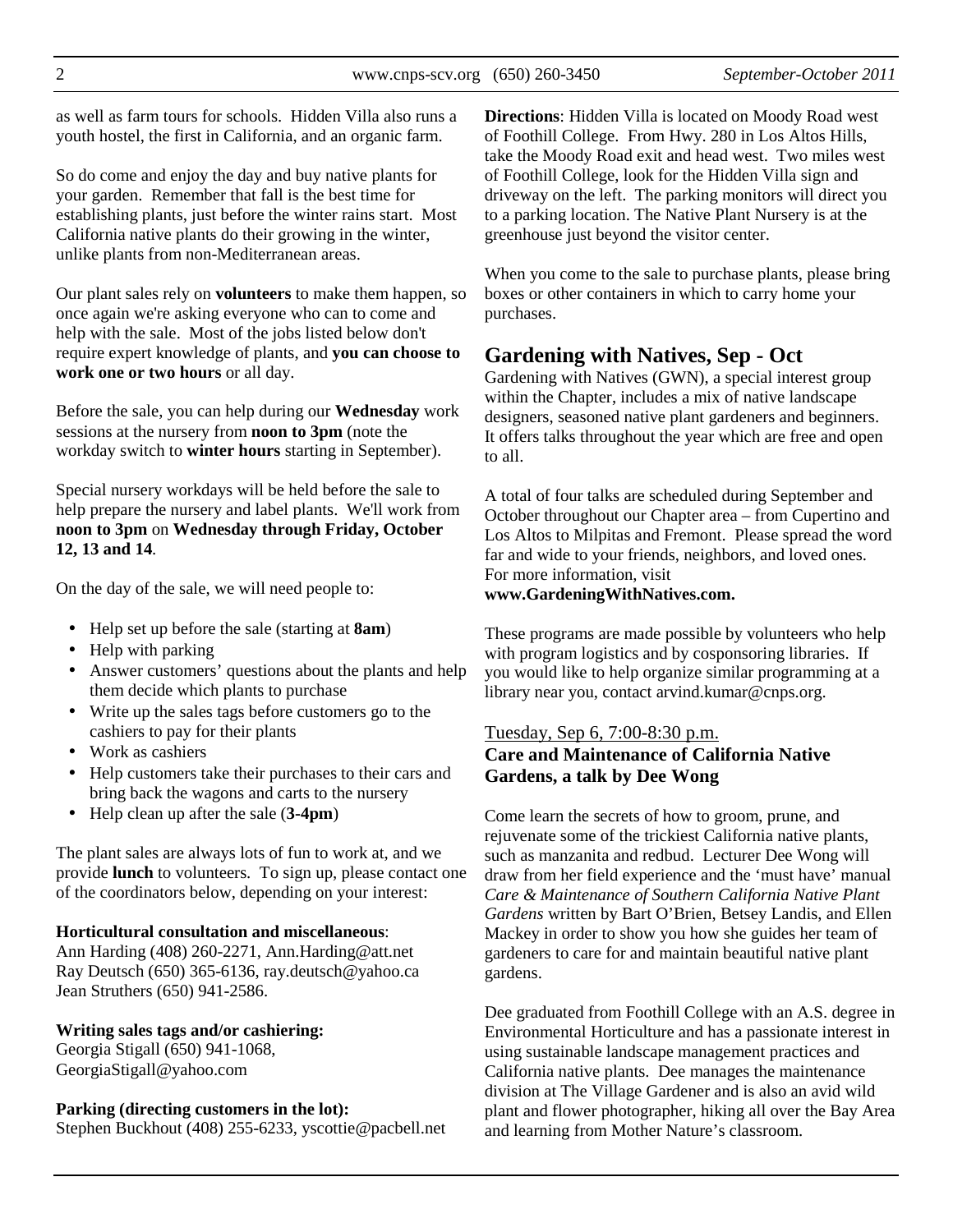Saratoga Library in the Reading Room, 13650 Saratoga Ave., Saratoga. (408) 867-6126.

#### Thursday, October 6, 7:00-8:30 p.m.

#### **Replacing your Lawn with Native Plants, a talk by Deva Luna**

Tired of watering, mowing and weeding your lawn but don't know what to put in instead? Replacing your lawn with drought-tolerant native plants reduces water and maintenance costs, encourages habitat for birds and butterflies and does not contribute to global warming. Our speaker Deva Luna combines her passion for plants with a desire to enhance the environment.

Deva is a Master Gardener and has been teaching and speaking about horticulture for 14 years. She has a degree in "Plants and Art," and she works as a sustainable landscape designer for EarthCare Landscaping in Cupertino. Her passions include California native plants, greywater, edible landscaping, herbs and quirky yard art.

San Carlos Library, 610 Elm Street, San Carlos. (650) 591- 0341 x237. Made possible by Friends of the San Carlos Library.

#### Thursday, October 13, 6:00-8:30 p.m. **Do-It-Yourself Native Plant Gardening Part 1, a talk by Deva Luna**

In October we present a special two-part design series. If you have a typical suburban home with a lawn and you want switch to drought-tolerant natives, but don't know how, this is the series for you!

The first class is called "**Design-It-Yourself Native**  Garden." In it, you will get a crash course in design, covering how to transition to a native garden, how to choose plants, which existing plants to keep, and how to plan for each plant's water requirements. The **follow-up class** is on Thursday, October 20. **Please note the early start time of 6pm** and expanded class time.

See Deva Luna's biography above. Campbell Library, 77 Harrison Ave., Campbell. (408) 866-1991.

#### Thursday, October 20, 6:00-8:30 p.m. **Do-It-Yourself Native Plant Gardening Part 2, a talk by Deva Luna**

This is the second, yet stand-alone, class following the previous week's class and is called "**Install-It-Yourself**  **Native Garden**." It will cover the nuts and bolts of lawn removal, sheet mulching, percolation testing, transitioning to drip irrigation, plant acquisition and planting techniques. Note: these classes comprise a survey course which covers a lot of material in a short time and are designed for the layperson -- they are not professional training. **Please note the early start time of 6pm** and expanded class time.

See Deva Luna's biography above. Campbell Library, 77 Harrison Ave., Campbell. (408) 866-1991.

#### **Keying with Natives**

Join us as we learn and practice methods of identifying the native plants of our region (aka keying). From beginners to more advanced, there are challenges for all. Bring in plant samples if you have some, or just come and work with the materials provided. We discuss the various plant books, and practice keying with them. Microscopes are also available, for further examination of the intricate details of the specimens.

We usually meet on the last Friday of each month, from **6:30pm - 8:30pm**. The upcoming dates are **Fridays**, **September 30 and October 28**. We meet at the Peninsula Conservation Center (PCC), 3921 E. Bayshore Road in Palo Alto. For more information, please contact Dave "Tex" Houston at tex009@sbcglobal.net or (650) 303- 2777; or Sally Casey at (408) 377-0989.

**Directions to PCC:** (Peninsula Conservation Center), 3921 E. Bayshore Road, Palo Alto. From Highway 101, take the "San Antonio North" exit, get immediately into the lefthand turn lane, and turn LEFT onto East Bayshore. This will curve around to the left, then right. Turn right on Corporation Way. Then turn into the first driveway on your left, which leads to the PCC parking lot. The meeting rooms are on the first floor.

## **CONSERVATION NEWS**

#### East Bay Chapter Files Lawsuit *By Don Mayall, Rare Plants, Santa Clara County*

On July 21st the East Bay Chapter of CNPS and the Friends of Knowland Park filed a suit against the City of Oakland and Knowland Park charging a violation of the California Environmental Quality Act (CEQA). The City of Oakland and the Oakland Zoo intend to move forward to develop 57 acres of wildlands without a full Environmental Impact Report (EIR). This area is home to a Valley Needlegrass Grassland plant community, the Oakland star tulip, three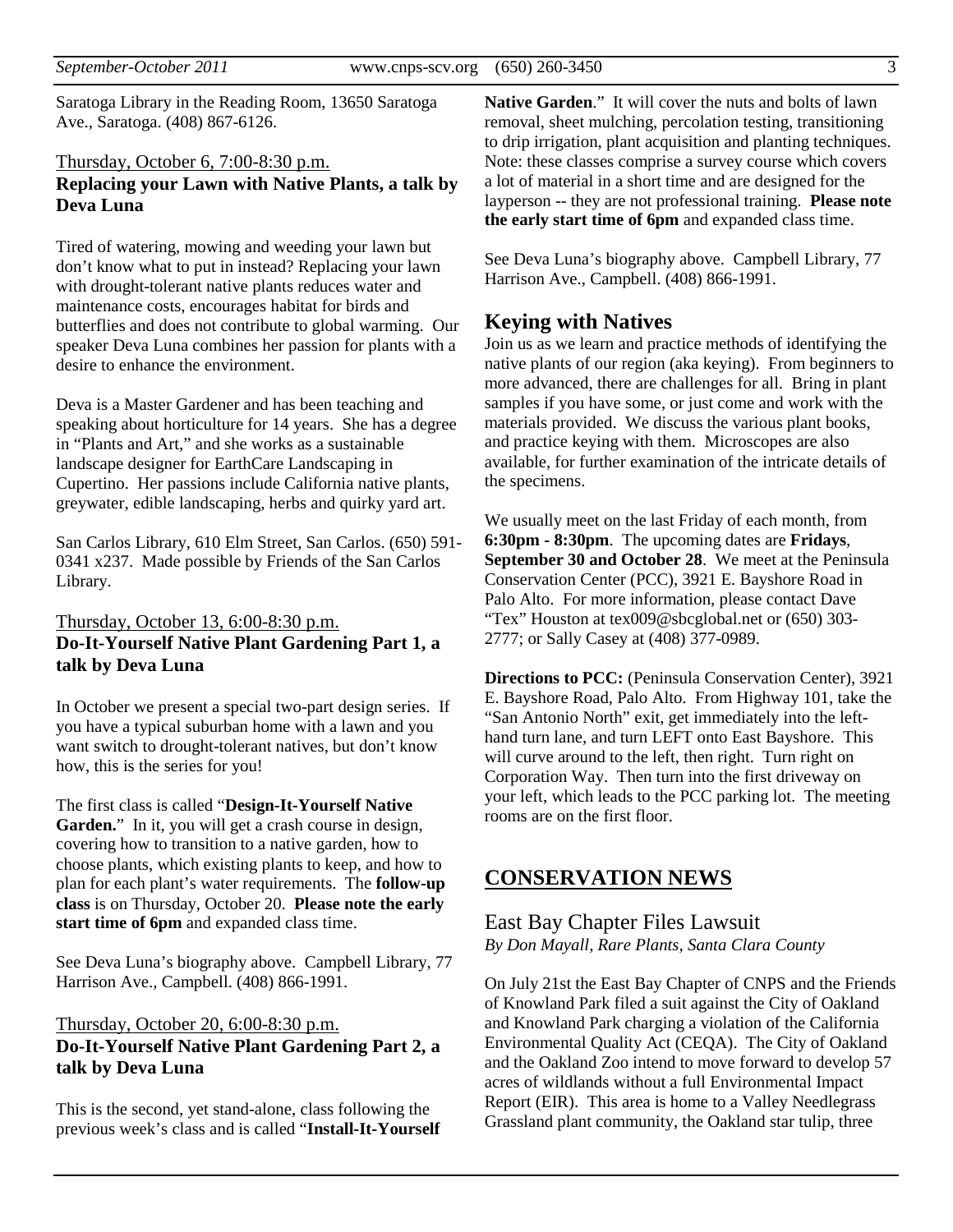other special status plants and the federally protected Alameda whipsnake.

Laura Baker, East Bay Chapter conservation chair, said that they had good documentation of the plant treasures in the foothills of south Oakland because of the research carried on by the Chapter as part of the Botanical Priority Protection Areas of the East Bay project. This project was described at our general meeting on July 15th.

It is unusual for a Chapter to take on the responsibility and risks of suing a public agency. The state office of CNPS makes the final decision to enter into lawsuits, but a great deal of preparation on the part of the Chapter is required, and the Chapter must find the funds to pay the necessary legal fees. The East Bay Chapter has engaged in legal action before. In 1983, the East Bay Chapter challenged the EIR for a golf course at Edgewood Park. The successful resolution of this suit in our favor provided the impetus for our campaign to save Edgewood Park. This was at a time when our own Chapter lacked the resources to take this step, and we have long been grateful to them for taking this step.

Legal representation is being provided by Shute, Mihaly, and Weinberger, LLP, a specialist in California natural resource protection and environmental law. They helped the Santa Clara Valley Chapter in resolving its lawsuit over the development on serpentine habitat of Dow Drive in San Jose.

You can learn more about the East Bay lawsuit from their press release on the state CNPS website, at **www.cnps.org/ cnps/press/20110721\_cnps-oaklandzoo.pdf.** 

# **IN MEMORIAM**

## **Sonja Wilcomer**

Long time Chapter member Sonja Wilcomer passed away last July 12, a few days after she fell and broke her hip.

Sonja was a mainstay of our Chapter for a long time. Members will remember her wildflower cards for sale at the Wildflower Show, containing her lovely photos of California native flowers and scenes in nature. For many years Sonja was chair of the Chapter's photo group, each month arranging for a speaker and slide show program (remember carousels of slides?) often punctuated by the audience calling out plant names trying to identify the plant depicted in the image. Under her leadership the group put on a native plant photo exhibit at the nature center in the

Don Edwards San Francisco Bay Wildlife Refuge and the group produced a wildflower calendar. Up until a few years ago Sonja was a newsletter mailing party "regular."

Sonja enjoyed playing the recorder, and played in a consort called the Crones. She enjoyed attending the San Francisco Early Music Concerts in Palo Alto with her son Neal. She will be missed.

## **CHAPTER SERVICE OUTINGS**

#### **Habitat Restoration at Edgewood Park**

Join us as we restore sensitive habitats at Edgewood Park and enjoy late season wildflowers. Weeding sessions take place at the following times:

- **Friday mornings** throughout the year, starting at **9am**
- **Wednesday evenings** during daylight savings time starting at **5:30pm**. **We'll meet at the West Kiosk** through November 2. Since DST ends November 6 for 2011, our last Wednesday session will be **Nov. 2**.

Our last **Saturday** session for the season will be on **September 24 at 9am.** We will meet at the West Kiosk.

For details, contact Paul Heiple at (650) 854-7125 or pheiple@gmail.com, or email John Allen at jcakwa@comcast.net.

# **CHAPTER FIELD TRIPS**

Chapter field trips are generally free and open to the public. They are oriented to conservation, protection and enjoyment of California native plants and wildlife, and we adhere to all rules and guidelines for the lands on which we are visiting.

**In our region it is very important to be prepared for hiking on rugged & steep terrain, wide temperature ranges and rapidly changing conditions at any time of year. All participants should wear sturdy footwear and carry sufficient water, sun protection, food, clothing layers, personal first aid and other supplies you may need. If you have any questions about your ability to participate in a particular field trip, please contact the trip leader in advance.** 

**Sat Sep 10 Bean Hollow State Beach (Hwy 1) 10am - Noon**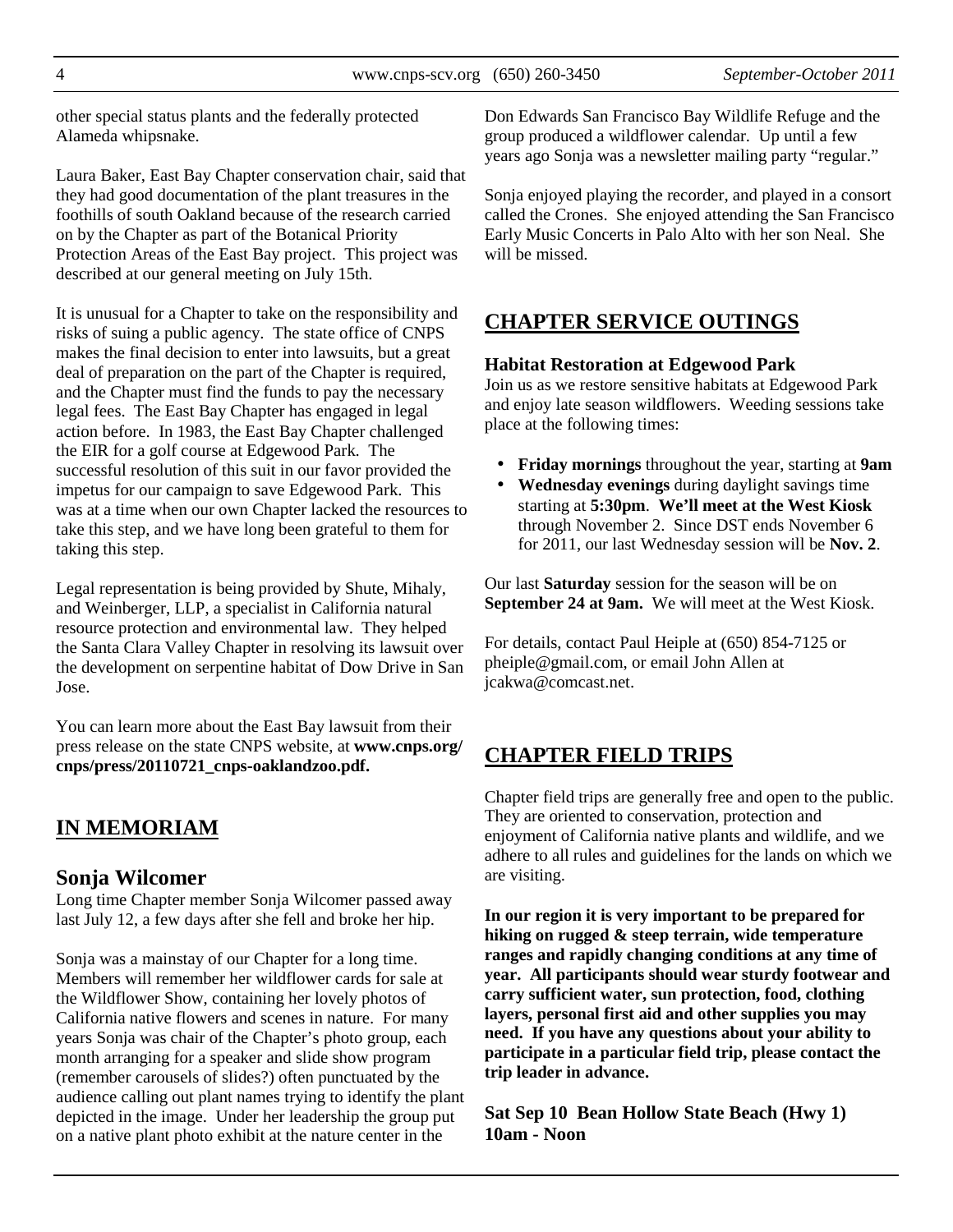Join Dee Wong in an exploration of the late summer blooms along the beautiful California coastline. Enjoy beautiful vistas of the coastal bluffs, while expecting to see several botanical beauties on this easy, level 2 mile up-and back trail. We also may see sea lions, seals, and many bird species, so bring binoculars. Afterward some may want to enjoy a picnic lunch on the beach.

The trip is limited to 20 people. **To reserve a spot** or for additional information, contact Dee Wong at dee@thevillagegardener.com or (650) 670-7797.

#### **Sat Oct 8 Hidden Villa (Los Altos) 10am-12:30pm**

Join Dee Wong and Carolyn Dorsch on this early fall walk along the shaded Adobe Creek. We'll look for fruiting

bodies on the various perennial shrubs we find along the way. Our Chapter Plant Sale is the following weekend, so this is an excellent opportunity to see many different native plants in their natural woodland habitat, with discussion of their suitability for urban gardens. We expect to see a good variety of plants as there are several different plant communities on this short hike.

The pace on this 2.5-3 mile hike will be moderate. There is about a 550 foot elevation change with one stretch that is a little steep, but we'll go slowly.

Bring water and a snack, and good hiking shoes. We recommend bringing a walking stick. You may bring lunch for an optional picnic afterward.

The trip is limited to 20 people. **To reserve a spot** or for more information contact Dee Wong at dee@thevillage gardener.com or (650) 670-7797; or contact Carolyn Dorsch at cdorsch1@aol.com or (650) 804-6162 (eves).

#### **Sat Oct 29 Castle Rock Fall Hike (Skyline - Santa Cruz Mountains) 10am-3pm**

Join Ken Himes on this fall hike along Skyline Ridge. Several plant communities, including Broadleaf-Evergreen and Chaparral will be observed along this 4-5 mile moderate walk. We'll look for fall colors from black oak and bigleaf maple trees, and we'll see if we can find late season blooms of Orchid family member rattlesnake plantain (*Goodyera oblongifolia*). We'll also look for redwood penstemon (*Keckiella corymbosa*) still in bloom.

We'll stop for lunch. Wear sturdy shoes, as part of the path crosses over sandstone outcroppings. **To reserve a spot** or for more info., call Ken at (650) 591-8560 or email Carolyn Dorsch at cdorsch1@aol.com.

#### **Carson Pass Field Trip Report**

*By Jean Struthers, trip leader*  Editor's Note: Jean is describing the Chapter's July 29-31 field trip to Carson Pass on Hwy. 88 in the Sierra.

While the trip seemed jinxed at the start by late snow, dynamiting by Caltrans and a campground closure we actually had a great time. With a small group we were able to use two cabins for housing and had fun group cooking for Friday and Saturday nights' potlucks.

> The flowers were magnificent on both days. There were an incredible number of species blooming. The first day we hiked the pass to Frog Lake where we saw *Iris missouriensis* (Western blue flag), *Sedum obtusatum* (Sierra stonecrop) and *Mimulus* and many others. Then on to Winnemucca Lake, which still had ice, and over snow to see the marsh marigold (*Caltha* sp.) which is always at the spillway. Snow covered the slopes of Roundtop so the Sierra primrose (*Primula suffrutescens*) was not visible.

On Saturday we parked at the pass

Fun in the Snow at Carson Pass, July 2011

again, but hiked north up to the saddle leading to Meiss Meadow. There we found *Dicentra uniflora* (steer's head) at the base of a snow bank. The group had fun sliding on a black plastic bag down a huge snow patch and then hiked up a slope to look for a *Townsendia* sp. (Townsend daisy) which had been seen on a trip years ago. Too early for that, but not for thousands of *Calochortus leichtlinii* (Leichtlin's mariposa lily). Everywhere there were big patches of yellow *Wyethia* (mule ears) and *Balsamorhiza* (balsamroot) and lupines galore, a multi-colored wonderland. The pass should be florific for weeks so do try to see it soon.

## **DEADLINE FOR THE NEXT** *BLAZING STAR*

## **Saturday, October 8**

**Email: mattsson@surfpix.net Phone: (408) 255-3767**

**Stephen Rosenthal**